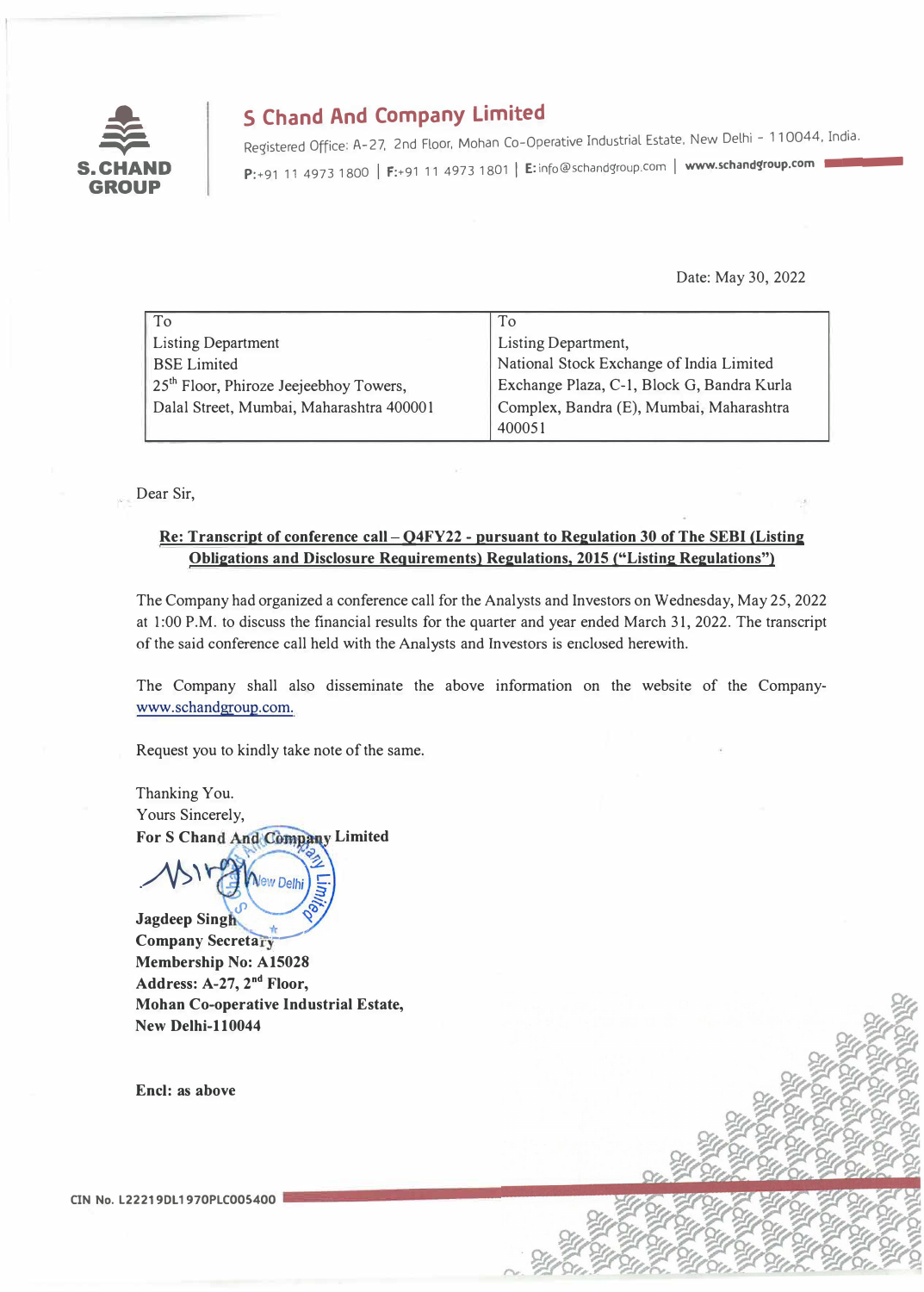# **S Chand And Company Ltd. Q4 FY22 earnings conference call**

# **25th May, 2022**

# **Prabhudas Lilladher**

### **Moderator:**

Ladies and gentlemen, good day and welcome to S Chand And Company Limited, Q4 and FY22 earnings conference call hosted by Prabhudas Lilladher Pvt. Ltd. As a reminder all participant lines will be in the listen only mode and there will be an opportunity for you to ask questions after the presentation concludes. Should you need assistance during the conference call please signal an operator by pressing \* and 0 on your touch tone phone. Please note that this conference is being recorded. I now hand the conference over to Mr. Jinesh Joshi from Prabhudas Lilladher Pvt. Ltd. Thank you and over to you, Mr. Joshi.

# **Mr. Jinesh Joshi – Prabhudas Lilladher:**

Thank you. On behalf of Prabhudas Lilladher I welcome you all to the Q4 FY22 earnings conference call of S Chand And Company Ltd. We have with us the management represented by Mr. Himanshu Gupta, MD, Mr. Saurabh Mittal who is the CFO, and Mr. Atul Soni who heads the Investor Relations. I would now like to hand over the call to the management for opening remarks after which we can open for Q&A. Thank you and over to you, sir.

# **Mr. Himanshu Gupta – MD, S Chand And Company Ltd:**

Thank you. Good afternoon, ladies and gentlemen. I am Himanshu Gupta, the Managing Director of S Chand And Company and Company Limited. I would like to welcome you all to our fourth quarter and full year results conference call for FY22 and thank you all for taking the time-out and joining us here today.

FY22 has been a culmination of our efforts across the past 3 years to make this company a much stronger and efficient company. When we started this journey of S Chand 3.0 in 2019, we did not know that we would also have to go through the worst pandemic of the last 100 years during this journey as well.

During FY22, we faced 2 serious covid waves of Delta variant in April-May, 21 and the Omicron variant in Jan, 2022. In spite of these, I am extremely happy to report that we grew Revenues 13% on a YoY basis to reach Rs4,809m, grew EBITDA to Rs757m and had a PAT profit of Rs80m. We are PAT profitable after 3 years.

Our focus over the last 3 years has been to focus on internal efficiencies since the external factors were not within our control. Working with quality channel partners, providing updated content and services, better production planning and credit control has resulted in an extremely strong financial position as compared to our competitors and peers. This advantage we take forward towards the implementation of NCF.

The biggest turn around this year has been in our working capital metrics. Our focus on reducing inventory also led to our Lowest Inventory levels in 5 years on a year ending basis. Our receivables are lower by Rs300m vs last year despite having Rs557m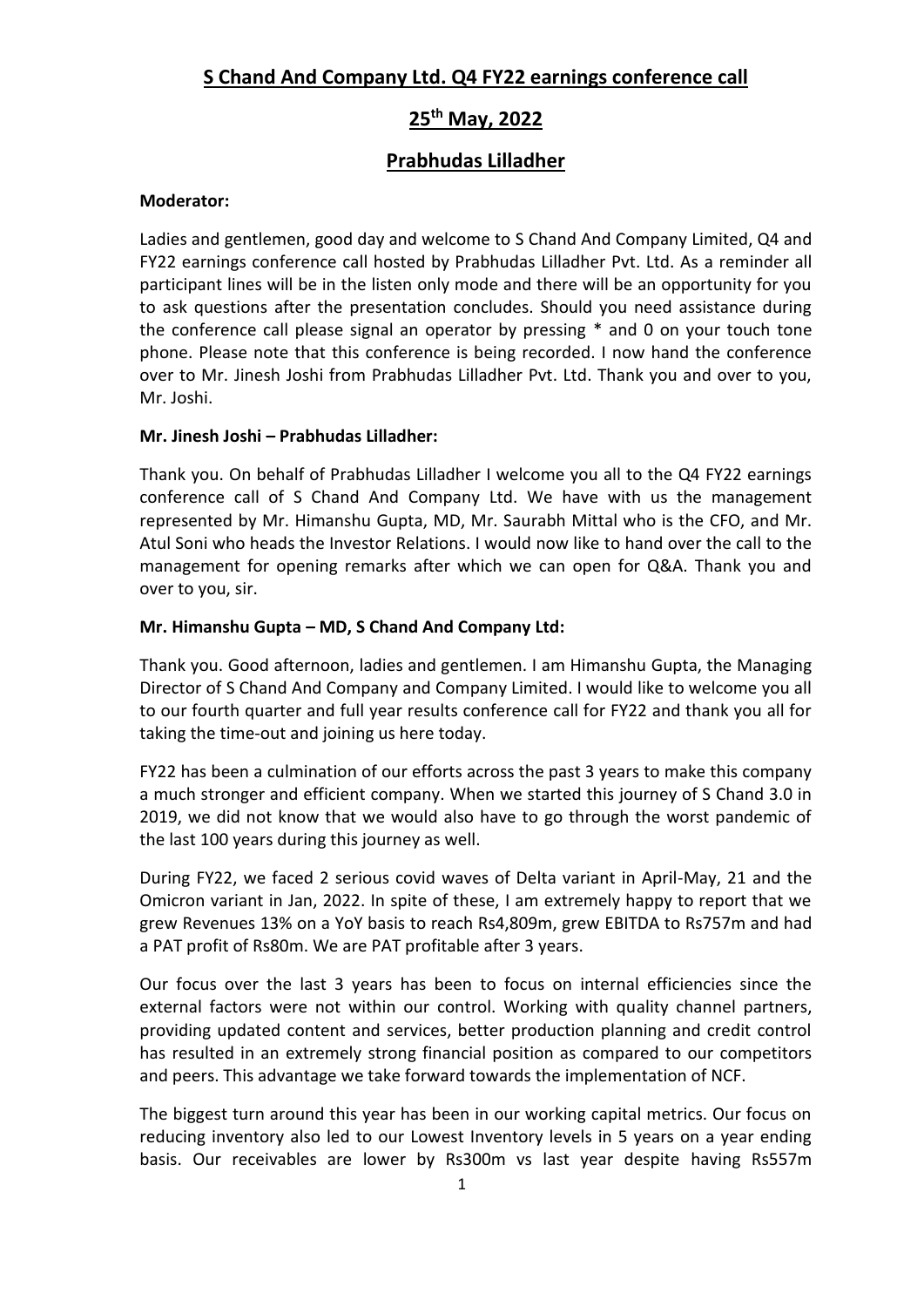incremental sales vs last year. All this lead to net working capital levels which were the lowest in the last 5 years as well. I am proud to share that we have reduced our Net Debt by over 61% since FY20 and currently stand at Rs721m which led to our lowest net debt level for the group since June, 2018.

On the Cash flow front, we maintained strong Operating Cash flows (OCF) on a YoY basis. We continued to be Free Cash Flow positive as well. Saurabh, our CFO would give more details on these financial metrics in his remarks.

As we start FY23, we see that Hybrid or Blended Learning is the way ahead. Schools and Colleges have reopened with a new vigour and admissions in schools are increasing. A lot of schools in smaller cities which had challenges of online learning due to the lack of infrastructure are seeing students back at school, which is spurring demand. No supply challenges were seen in Q4 or even in Q1 as compared to the previous 2 years where the start of the academic session was marred by lockdowns and supply bottlenecks. Schools and Colleges have adapted to the Hybrid/Blended approach which augurs well for any such natural calamities/pandemics.

On the Ed-Tech front, we continue to focus on providing students/teachers/educational institutions with digital solutions required in a post covid world. The EdTech industry is slowly also moving into the Hybrid/Blended learning era with physical centres opening up across India. Our Personalised Learning App Learnflix has over 3.2 Lakh downloads. We launched S Chand Academy (Youtube Channel) this year which has already notched up over 2million views so far and has been well appreciated by the learners. We expect S Chand Academy to ramp up significantly with new content being provided every week which will help the student understand concepts from the best faculty. In addition, we also relaunched TestCoach, our test Prep and higher education app during this year, with cumulative downloads of 170k, to cover over 100+ government examination tests. Madhubun Educate 360 - Our K12 Learning Management System is now implemented in over 55 schools and is being by approx. 1 lakh students. We have also taken a minority stake in iNeuron Intelligence in December 2021, which is seeing exponential growth in the Technology learning segment. We see a lot of synergies both on technology upgradation for S Chand and B2B business for their solutions.

Now turning to more recent events, as for FY23, the cost of paper, which is our main raw material, has been increasing in cost on back of global supply chains / plastic ban / production capacity being limited and increased demand of paper post Covid. To mitigate the same, we are looking to take a 12%-15% price hike across our product portfolio along with improving terms with channel partners. In addition, we would be looking at driving further internal cost efficiencies in printing and continuing to exercise cost control measures to manage our internal costs. On the revenue front, we are looking to do revenues in excess of Rs600cr for FY23, which would represent a minimum growth of 25%. Our Q1 numbers are tracking very strongly and we are well on track to achieve revenues between Rs900 million to Rs1200 million vs. Rs358 million last year spurred by the reopening of schools across the country.

On the New Education Policy front, we are hopeful that the National Curriculum Framework or NCF would be launched this year. In Higher Education some of the states have already implemented the NEP, where we are seeing strong traction for our content. NTA has launched CUET which will become one of the most important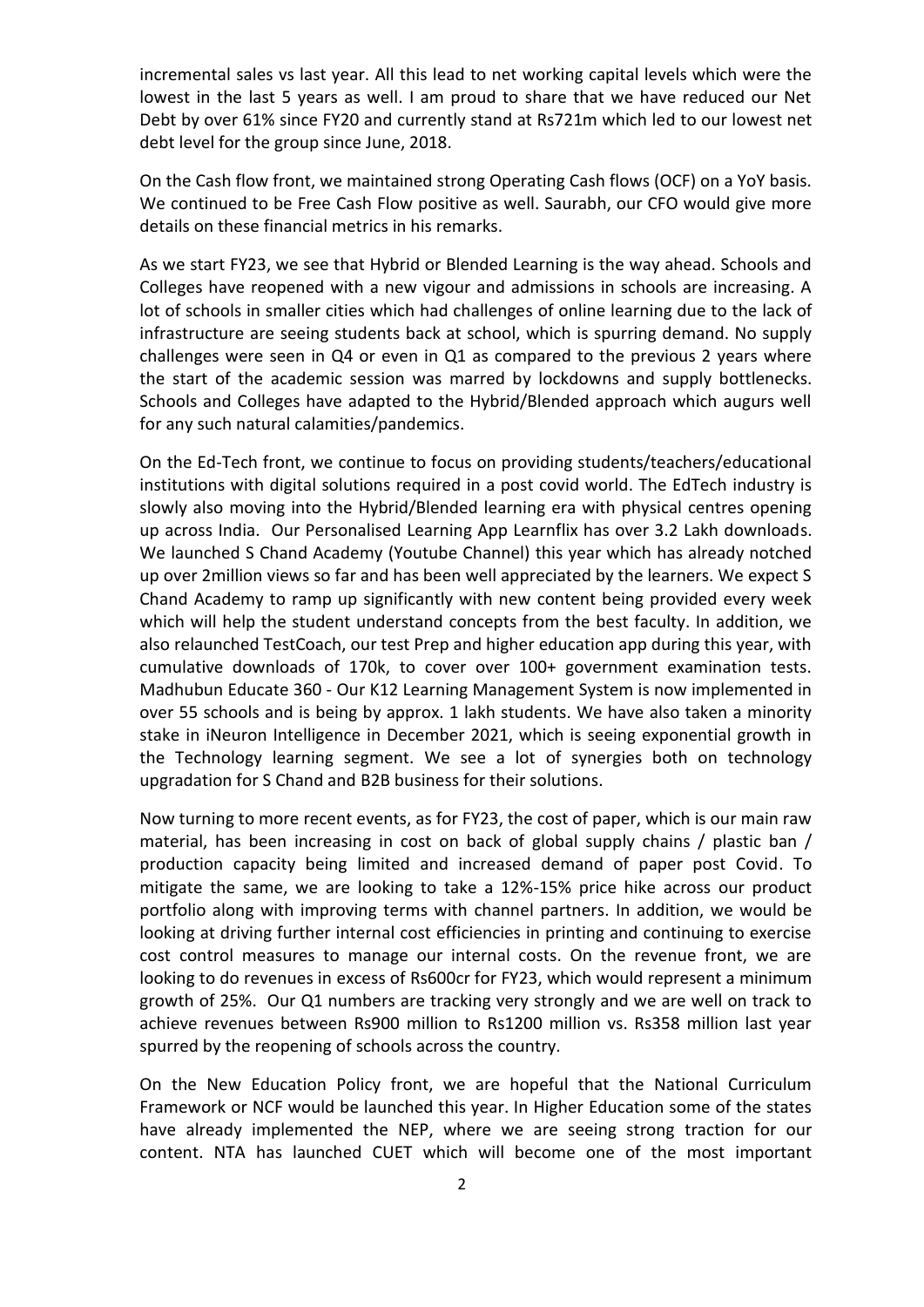examinations for college admissions apart from IITJEE and NEET. To be on a conservative side at the start of the year, our current guidance does not include any impact of NCF announcement. Needless to say, our targets would be revised upwards if we get a timely announcement of the NCF.

With that, I would now request our CFO, Mr. Saurabh Mittal to apprise all of us on the financial performance of S Chand And Company .

#### **Mr. Saurabh Mittal – CFO, S Chand And Company Ltd:**

Thank you, sir. Good afternoon everyone and thank you for your time. I am Saurabh Mittal, Group CFO of S Chand And Company.

In terms of numbers for the whole year, our consolidated operating revenues came at Rs 4809 million versus Rs 4252 million during the same time last year, registering a growth of 13% for the year gone by. We maintained our gross margins at the same levels as last year in spite of the sharp increase in paper prices during the latter half of the year as a result of product rationalisation, inventory reduction, partial distribution of e-specimens and timely ordering of paper inventory.

We reported EBITDA profits of Rs 757 million vs Rs 748 million in the corresponding period last year in spite of undertaking salary hikes, higher travel spends etc during the year.

Happy to share that we are PAT profitable after a period of 3 years with profits of Rs 80 million versus net loss of Rs 65 million in the same period last year. I would like to point out that this is despite the 2 covid waves during the year.

I would like to bring your attention to Slide no 5 to slide 9 which showcases the results of the steps taken during the past three years towards building a cost effective and lower working capital organisation with focus on positive cash flows. We continue to focus on working capital rationalisation and product rationalisation for the coming year.

In terms of working capital, Trade Receivables reduced to Rs2,921m during Q4FY22 vs. Rs3,221m during Q4FY21. This reduction is in spite of achieving incremental sales of Rs557m over last year. In terms of receivable days, it stood at 222 days (vs. 276 days in Q4FY21), a reduction of 54 days during FY22. This is the lowest receivable days in the past 5 years.

Inventory reduced to Rs1,276m (vs Q4FY21: Rs1,377m). This improvement in inventory is driven by various steps that we took in controlling print runs and optimizing book titles. Additionally, this inventory level includes raw material paper inventory of Rs277m (vs Q4FY21: Rs133m). Seeing the way paper prices were increasing, we had ordered for higher levels of raw material paper in March. In terms of inventory days, it stood at 216 days (vs. 261 days in Q4FY21), a reduction of 45 days during FY22. We are seeing more Inventory get liquidated in Q1FY23 and expect the Inventory levels to rationalise further.

Net Working Capital reduced to 226 days (vs. 293 days in Q4FY21) which is a reduction of 67 days during FY22. This is the lowest net working capital days in the past 5 years.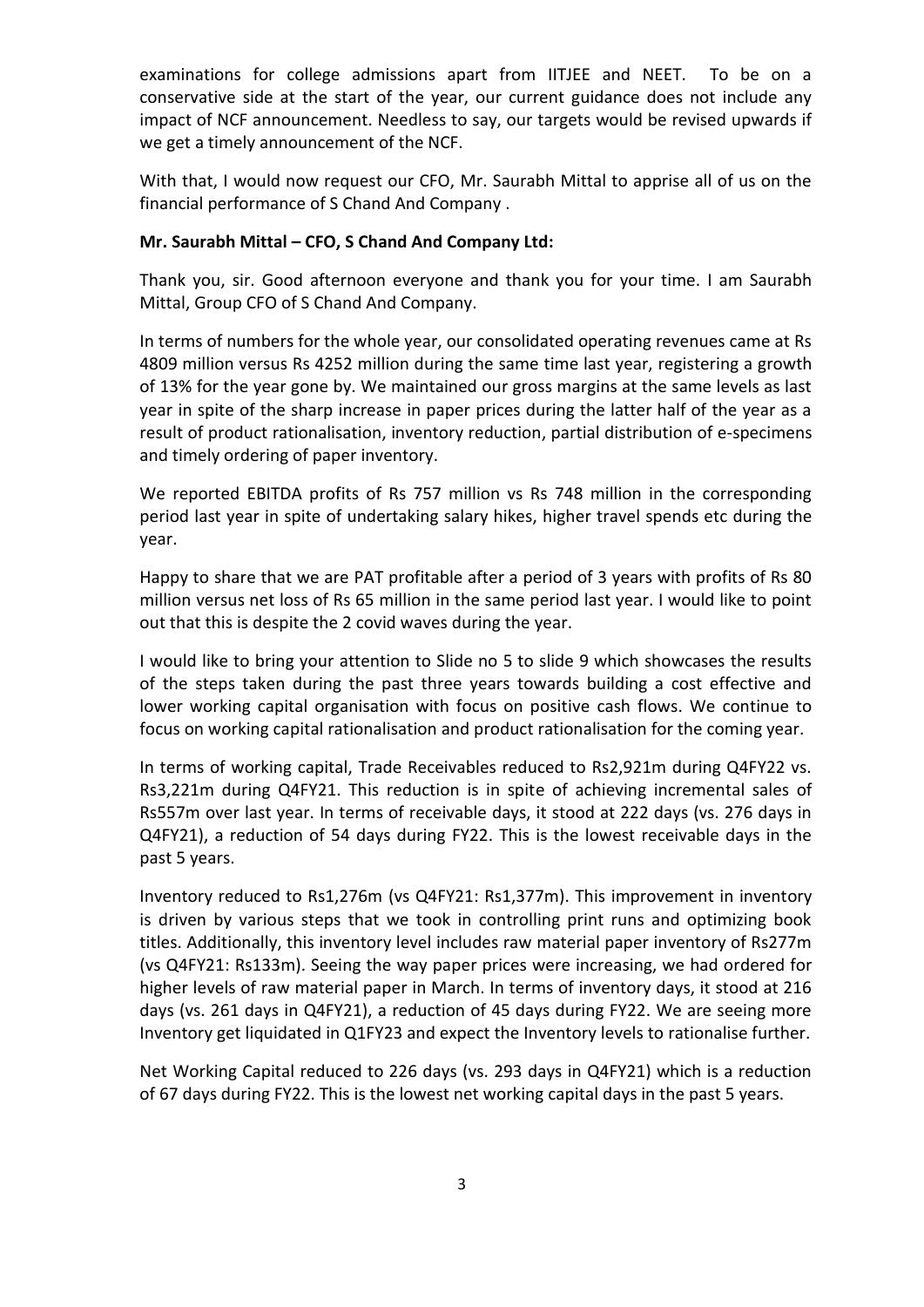We ended the year with Net Debt of Rs721m (vs. Rs1,284m in Q4FY21) and Gross Debt of Rs1,572m (vs. Rs2,031m in Q4FY21). Our Net Debt has reduced by Rs850m on a QoQ basis (vs. Rs1,571m in Q3FY22). This is the lowest Net Debt level since June 2018.

In terms of Cash Flows, our strategy of focusing on the cash flows has yielded results over the past 3 years where we have almost tripled our OCF in the past 3 years. We ended the year with OCF of Rs1,066m in FY22 (vs. Rs386m in FY19) and have and OCF more than Rs.1000Mn for a second year in a row despite Covid, a trend we are keen to continue.

As we go into FY23, I would like to re-iterate for the coming year-:

- Firstly, we would be taking a price hike across our product portfolio to the tune of 12%-15% to partially mitigate increased paper prices.
- Secondly, we are looking to do annual revenues over Rs 6000 million which translates into a 25% growth rate for the year. We expect Q1 to be much stronger than previous years. We are looking to do revenues of Rs900 million to Rs1200 million during Q1FY23. In comparison, we did Rs358m in same time last year and Rs714million in the year before that.
- Thirdly, unprecedented hike in paper prices can put pressure on our gross margins to the tune of 100bps to 200bps. We are looking to counter paper prices through our price hike, improved terms with channel partners, internal efficiencies, and continuing cost control through the year.
- Fourthly, on the debt front, we target to become net debt free by the end of this year. and further optimize working capital going ahead.
- Fifth, the biggest growth driver for our print business could come from the introduction of the new syllabus post the announcement of the NCF. This should lead to strong revenue and profitability growth for 2-3 years period. We have not included the impact of NCF in our current revenue guidance but needless to say that if that comes through then it can greatly change our FY23 financials as well.

With this, I would like to open the call for your questions. Thank you.

#### **Moderator:**

Thank you very much. We will now begin the question and answer session. Anyone who wishes to ask a question may press \* and 1 on their touch tone telephone. If you wish to remove yourself from the question queue, you may press \* and 2. Participants are requested to use handsets while asking a question. Ladies and gentlemen, we will wait for a moment while the question queue assembles. Participants you may press \* and 1 to ask a question. Anyone who wishes to ask a question may press \* and 1.

The first question is from Deepak Shankar from Trustline PMS, please go ahead.

#### **Mr. Deepak Shankar – Trustline PMS:**

Good afternoon, everyone, thanks a lot for the opportunity and congrats for great set of numbers. So firstly, I would like to understand the number of schools which were there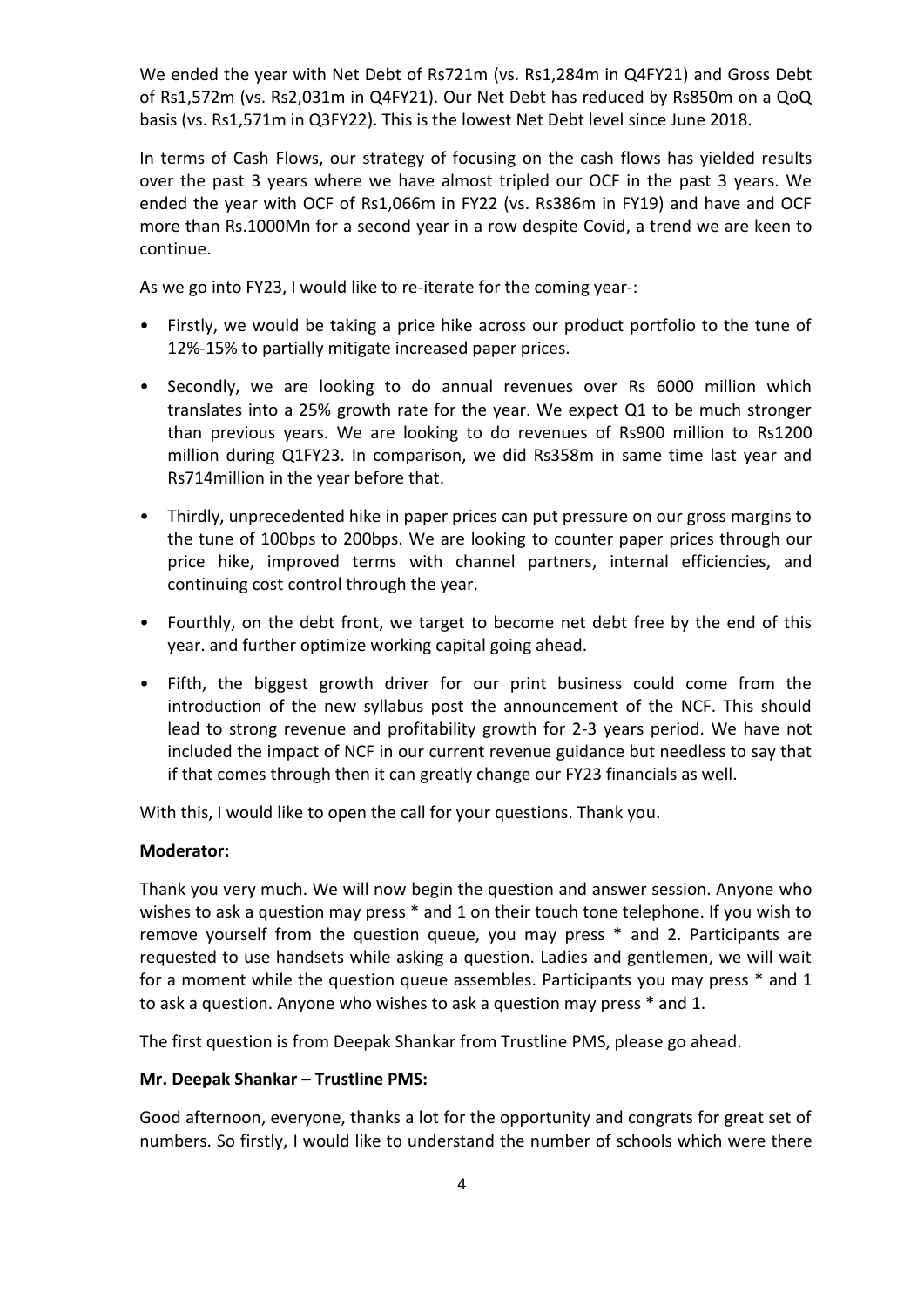with us during pre-Covid times as customers, so what proportion of them returned back to us during FY22. Also are we seeing significant drop in student numbers as compared to pre-Covid period.

#### **Mr. Himanshu Gupta – MD, S Chand And Company Ltd:**

Hi, this is Himanshu, I am just going to answer that question. We used to cover approximately at a group level 35,000 to 40,000 schools all over the country including the regional schools in West Bengal. And we have been covering similar number of schools as of now though there might be a slight dip because a lot of schools especially the affordable kind of schools got closed during the pandemic. So we were not able to cover that. But now we are seeing that some of new schools are reopening up and a lot of admissions are coming in the bigger schools. So for example, if a school strength had started from 100 plus per student class and dropped to 70 and now it has gone back to 100. So that admissions are coming back now so we are seeing that. And we believe that it will continue because obviously when education as you know is a very aspirational kind of thinking especially in Indian citizens, so they want their child to become a doctor or an engineer or do an MBA. So they need to put them into good schools. And we believe that trend will keep on continuing. What was the second part of your question, sorry, if you can repeat it again please.

#### **Mr. Deepak Shankar – Trustline PMS:**

On the student numbers only.

#### **Mr. Himanshu Gupta – MD, S Chand And Company Ltd:**

So student number I have just answered.

#### **Mr. Deepak Shankar – Trustline PMS:**

Yeah, basically I was trying to understand the volume number of books sold during FY18 and to current levels, so FY18 we have done something around Rs800 crores in top line. So when we will be able to reach that levels, so that's what I am trying to understand.

#### **Mr. Himanshu Gupta – MD, S Chand And Company Ltd:**

Okay, so obviously that number we have not still reached. And this year we will try to grow the company above Rs600 crores revenue but reaching that number will take some time. It is not going to happen this year. But we believe that the quality of the business that we are doing and the quality of customers that we are now servicing is much better than earlier. And that is what is going to reduce our bad debts, that's what is going to reduce our working cycle and reduce the inventory. So we are focusing on more I would say quality customers rather than only looking at sales. So that is more important to the company now because as the prices of paper have increased and we have to make sure that the margins do not get squeezed too much as Saurabh has earlier said 100bps to 200 bps is maximum that we can look at. And we want to focus our efforts towards good sales and quality sales.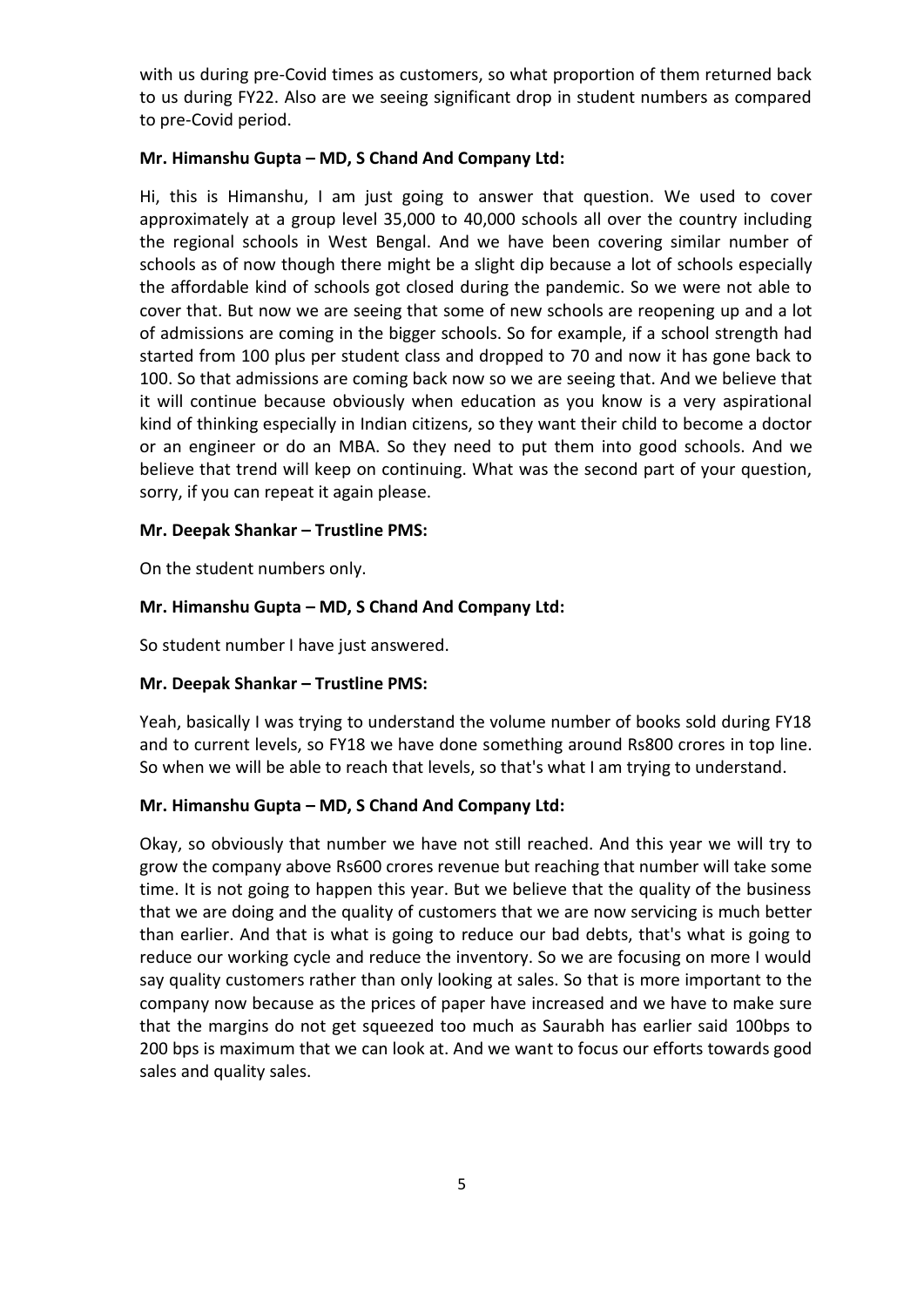#### **Mr. Atul Soni – Head Investor Relations, S Chand And Company Ltd:**

Deepak, this is Atul here, just to add to what Himanshu said, see this year we are targeting Rs600 crores plus kind of a top line, and with the advent of NCF whenever that comes you know we are hopeful that once that is launched then we can see those kind of numbers.

# **Mr. Himanshu Gupta – MD, S Chand And Company Ltd:**

Maybe not this year, maybe next year.

# **Mr. Atul Soni – Head Investor Relations, S Chand And Company Ltd:**

Yeah, as we have constantly reiterated that once the NCF comes we will see 2-3 years of very strong run rate of growth in double digits at least. So I think that particular number will be taken when the NCF is launched.

# **Mr. Deepak Shankar – Trustline PMS:**

Okay, got it. Secondly you have guided for this Rs90crores to Rs120 crores revenues during Q1 versus last year of Rs36 crores. So this is mainly due to slippage of some revenues from Q4 or year after we are expecting Q1 like this.

# **Mr. Saurabh Mittal – CFO, S Chand And Company Ltd:**

So, hereafter we are expecting better Q1 like this. Last year of course was impacted by the Delta wave so that number is not really representative, the year before was about Rs71crores. There is no slippage as such there were some deferrals because paper availability became an issue in March so some of it is deferral but we feel that we will continue to have this kind of number in Q1 going forward.

#### **Mr. Deepak Shankar – Trustline PMS:**

Okay. And lastly are we facing any challenges in scaling up of this Learnflix paying customers. So I am seeing currently it is 21,600 versus 21,000 last year, so now schools have opened up so are we expecting some traction over these paying subscriber numbers.

#### **Mr. Saurabh Mittal – CFO, S Chand And Company Ltd:**

To be honest, not really too much of a focus area at present. We are focusing on our print business because schools were reopening and even schools were focusing more on getting the kids in schools for physical learning. Online learning or apps have taken a slightly backseat if you can see or what all the other competitors Ed Tech is doing they are also opening up tuition centres across India. So I think we will relook at how we are going to market this in the coming year. We are focusing more on growing our core business which is getting us the margins even if we double the number of subscribers on Learnflix it doesn't add too much to my top line or bottom line. So while we continue to push that we would expect it to grow organically rather than doing too much of an aggressive marketing driven sale on that.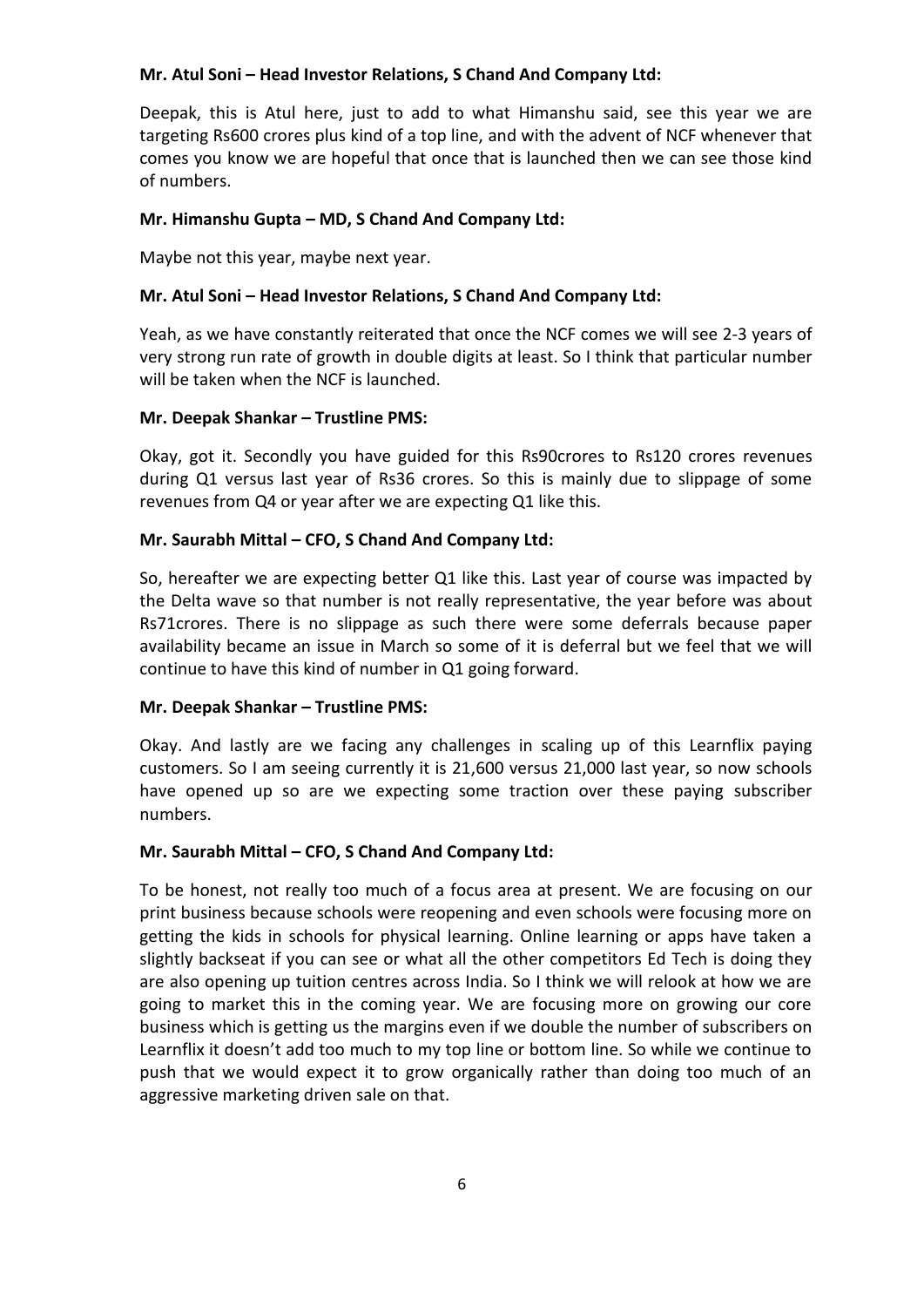#### **Mr. Deepak Shankar – Trustline PMS:**

Okay, thanks a lot and all the best. I will join back in the queue.

#### **Moderator:**

Thank you.

Participants, you may press \* and 1 to ask a question. The next question is from the line of Sanket Baheti from GC Ventures, please go ahead.

#### **Mr. Sanket Baheti – GC Ventures:**

Thank you for the opportunity. Few questions from my side, so first question as you said for the previous participant that Rs90crores to Rs120 crores is the run rate that you are looking forward in Q1. So what has changed in Q1 this time versus last few years even in the pre-Covid we have not done such kind of top line in Q1 and you are telling that this will be a sustainable number going forward. What has changed actually in Q1 for the long run that it will be there in Q1.

#### **Mr. Himanshu Gupta – MD, S Chand And Company Ltd:**

Basically, as I said earlier to the last person who was asking the question is that a lot of school admissions are happening now. So what happened is that school admissions are as unexpected that the schools were expecting let's say 100 students they were getting 120 students per class, they were not expecting that. So, lot of schools are getting admissions at a very fast rate and they are reordering with us now. So, that reordering in this Quarter 1, we are seeing good traction happening in the market, and I would say, this is a good opening for the year which will boost our morale and motivate our people to continue to do this work. So, that's a very big reason that the schools have opened up. Pre-COVID and all it used to be a normal year. So, pre-COVID people never used to have that many unexpected admissions happening in the Q1 kind of scenario. So, that is why the numbers are slightly tweaked this year.

#### **Mr. Sanket Baheti – GC Ventures:**

Going forward, this number will get normalised from the next year onwards.

#### **Mr. Saurabh Mittal – CFO, S Chand And Company Ltd:**

Just to add to that. See, pre-COVID and what we used to do earlier was that we used to do a lot of stock order supplies to the market, to distributors, etc, if you remember, and that used to be a cause of concern for a lot of sales returns. That kind of practice we have discontinued for last 3 years. We are only taking orders which are actual schoolbacked orders and those are coming subsequent in the  $1<sup>st</sup>$  quarter. So, we are now focusing on all of that. Plus additionally, the 9th to 12th segment is something where sales happens in the  $1<sup>st</sup>$  quarter, and that's a segment we're now focusing more on. So, 9th to 12th should grow faster in the next 2-3 years.

#### **Mr. Sanket Baheti – GC Ventures:**

Okay. And sir, the next question is on the working capital. Sir, what kind of sustainable inventory and debtors should we look at going forward, that the company is targeting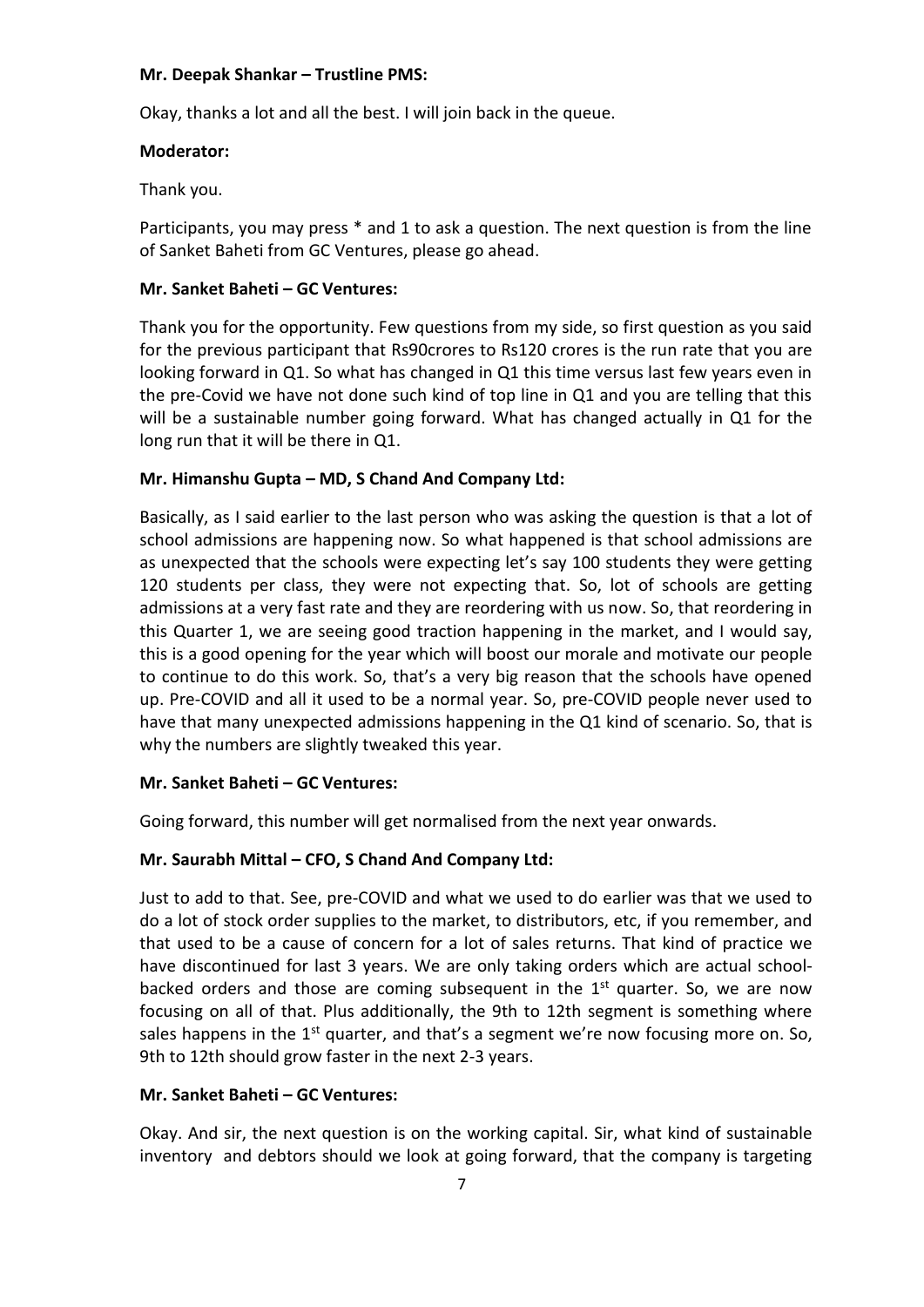to maintain at? And, what will be the change if the new policy gets implemented? What will be the change in the working capital that will come in?

# **Mr. Saurabh Mittal – CFO, S Chand And Company Ltd:**

So, we are targeting year end receivables of 180 to 210 days going forward. And in terms of inventory, anywhere between Rs80 crores to Rs90 crores at the end of this year. Whatever we are selling in Quarter 1 should be the kind of inventory that we have at the end of the year. So, we will try to be as inventory light as possible, because again, with changes in the education policy we have been very stringent in terms of the print runs. We may have lost certain orders because we didn't want to go for large print runs, but that's something that is acceptable to us rather than having inventory at the end of the year, because that's cash block for the complete year.

# **Mr. Atul Soni – Head Investor Relations, S Chand And Company Ltd:**

Also, we have sustainably seen Q1 revenues to be in a Rs100 crore kind of level. So, that kind of Q4 ending inventory will be required to suffice for those orders.

#### **Mr. Himanshu Gupta – MD, S Chand And Company Ltd:**

And it's getting liquidated, no? The Q4 inventory in Q1?

# **Mr. Saurabh Mittal – CFO, S Chand And Company Ltd:**

Yeah.

#### **Mr. Sanket Baheti – GC Ventures:**

Okay, got your point. And once the New Education Policy gets implemented, there can be increase in the debtor base for some limited portion of time so as to gain the market share or something like that?

#### **Mr. Saurabh Mittal – CFO, S Chand And Company Ltd:**

No, that's nothing that we're focusing on. We'll continue to follow our rigorous credit controls and collection policies. We will not dilute that.

#### **Mr. Himanshu Gupta – MD, S Chand And Company Ltd:**

We will not go that path. That is something that we're focused on.

#### **Mr. Sanket Baheti – GC Ventures:**

Got it. And sir, in the net debt free target, the company has been targeting by in FY23 end, and we have also mentioned that we will be monetising of assets. So, does that also include the cash flow for the net debt figure?

#### **Mr. Saurabh Mittal – CFO, S Chand And Company Ltd:**

Yes it does.

#### **Mr. Sanket Baheti – GC Ventures:**

Okay. Can you quantify what can be the revenue from that?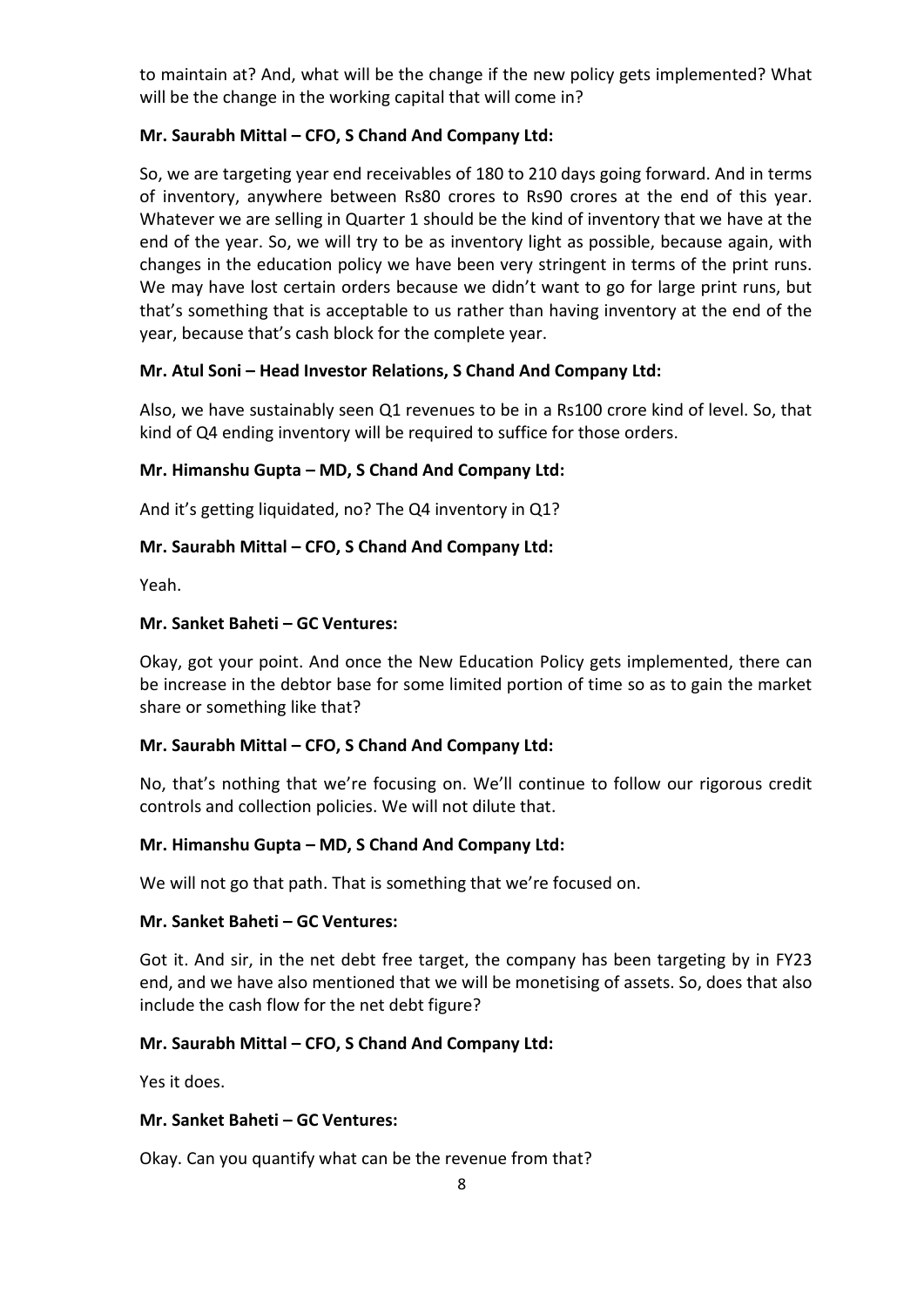Revenue for what?

# **Mr. Sanket Baheti – GC Ventures:**

The monetisation of assets, whatever we're planning to do?

# **Mr. Saurabh Mittal – CFO, S Chand And Company Ltd:**

It's about Rs15 crores to Rs20 crores.

#### **Mr. Sanket Baheti – GC Ventures:**

And sir, last one booking keeping question. The depreciation what we report is post IND AS 116. Can you just quantify what is the cash component of that depreciation?

# **Mr. Saurabh Mittal – CFO, S Chand And Company Ltd:**

Cash component in terms of?

#### **Mr. Sanket Baheti – GC Ventures:**

Post IND AS 116 the rent gets bifurcated in depreciation and interest cost.

#### **Mr. Saurabh Mittal – CFO, S Chand And Company Ltd:**

Yeah. So out of Rs42 crores, approx. Rs15 crores is from that.

#### **Mr. Sanket Baheti – GC Ventures:**

Okay, thank you sir.

#### **Mr. Saurabh Mittal – CFO, S Chand And Company Ltd:**

If you look at the cash flow, it will tell you that. The cash flow has that figure. Rs156 million was the lease rent liability.

#### **Mr. Sanket Baheti – GC Ventures:**

Okay. Ideally the reported EBITDA should be lower by around that Rs15 crore mark so that you get pre-IND AS 116 EBITDA broadly.

#### **Mr. Saurabh Mittal – CFO, S Chand And Company Ltd:**

Yeah yeah, if you want to compare it that way.

#### **Mr. Sanket Baheti – GC Ventures:**

Yeah, sure. That's it. Thank you sir, thank you so much.

#### **Moderator:**

Thank you. Participants may press \* and 1 to ask a question. The next question is from the line of Purshottam, individual investor. Please go ahead.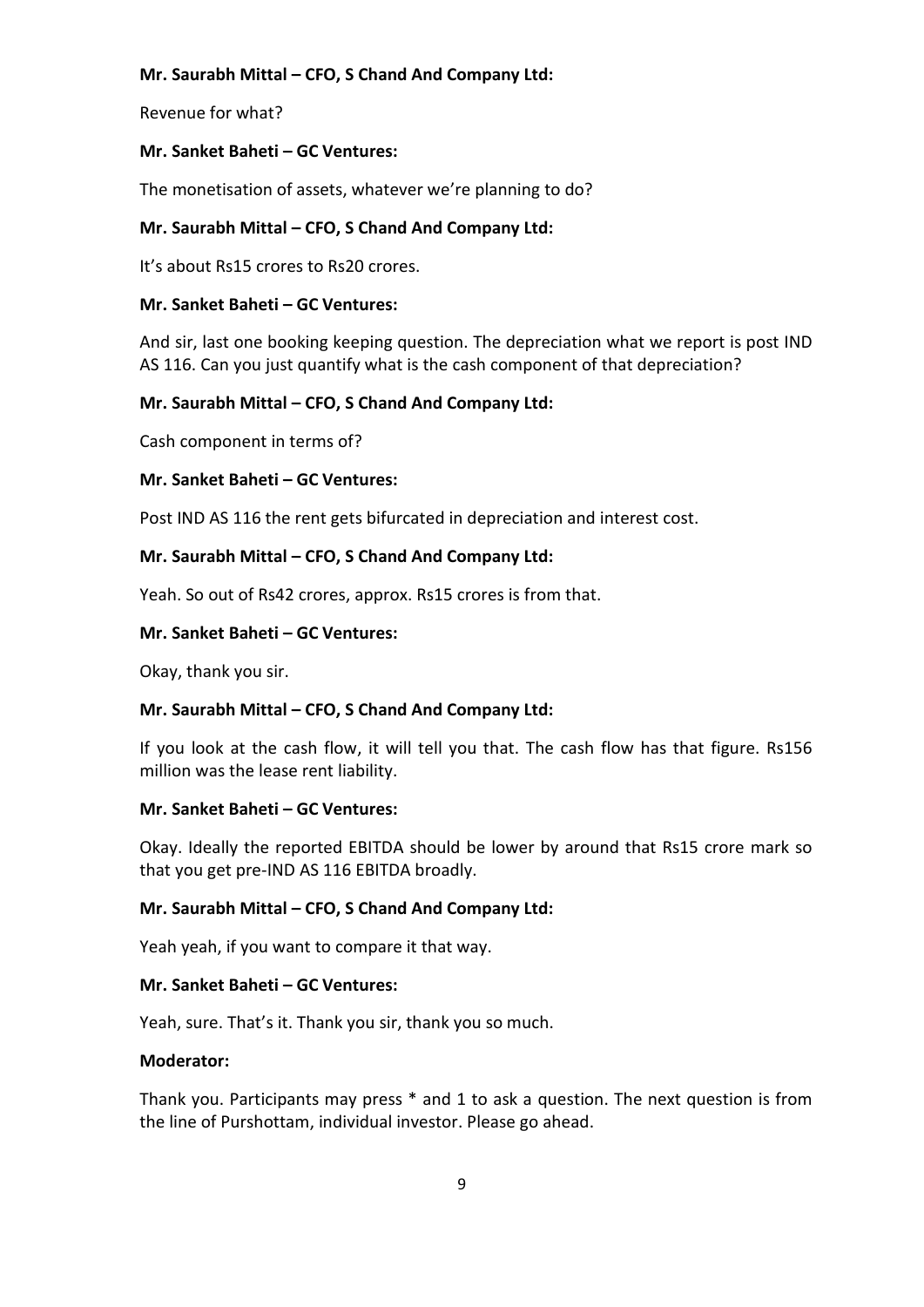#### **Mr. Purshottam – Individual Investor:**

Hi, good afternoon. Thank you for this opportunity. My question is with regard to Himanshu's comment which he just made about the Learnflix paid subscription numbers which don't seem to be doing well. I heard him saying, even if that number goes up, it doesn't affect much of our revenues. So, I wanted to understand, is there a change in our strategy and focus towards the digital business? Because as I understand, you have been continuously investing in that. You have just launched Learnflix Bangla also and then you plan to add some subjects. We thought that it is quite a scalable and high promising business which will continue to grow. So, is there a change in terms of strategy. That's the first question I have.

#### **Mr. Saurabh Mittal – CFO, S Chand And Company Ltd:**

Of course, there is a slight change in strategy because what we have seen from schools and from students is, the cost of acquisition is very high for that business, and the whole EdTech industry is realising that the cost of acquisition is high. They are not able to ramp up quickly. You'll start seeing the impact of no incremental funding coming into various companies. You can see the number of people being fired across EdTech. So, we are real to that. Our investments are there, but we are not investing highly into that segment. We would want to grow it organically with lower cost of acquisition. And inorganic growth is driven by pure marketing where the cost of marketing is higher than the revenue growth. So, we are real to making money in that business, not really burning money which the rest of the industry is doing.

#### **Mr. Himanshu Gupta – MD, S Chand And Company Ltd:**

And as far as Learnflix Bangla is concerned, the investment that we had done was only of translation into Bangla and I would say was a very small cost. And, now Learnflix Bangla is getting incorporated with our physical books. So, our idea is, even if the app platform, we're not able to sell directly in a large number, we're going to integrate it with a book and give it as a part of the book, a book plus kind of a model. So, that will help us making sure that we increase the number of unit sales of that book, and that will give us better traction in the market. So, in case of Learnflix Bangla also, we'll be doing it this year. But, if the unit sales increases, let's say even by 8-10% due to this effort, that would be a substantial increase and that can help us monetise these kinds of apps.

The only challenge we are seeing is, now because when the schools were in lockdown for 2 years, they were looking at some solutions. But now after the schools have opened up, we are seeing that the schools are more focused towards buying printed books, which is good for us. If after the summer holidays, let's say in July, the schools reopen and we see there is a possibility of getting business in Learnflix, we will definitely try to do that for sure.

#### **Mr. Purshottam – Individual Investor:**

Okay, great. A related question to that is, somewhere in the PPT you have mentioned monetisation of digital business. So, are we already in advanced discussions with some people and when do you see this monetisation happening?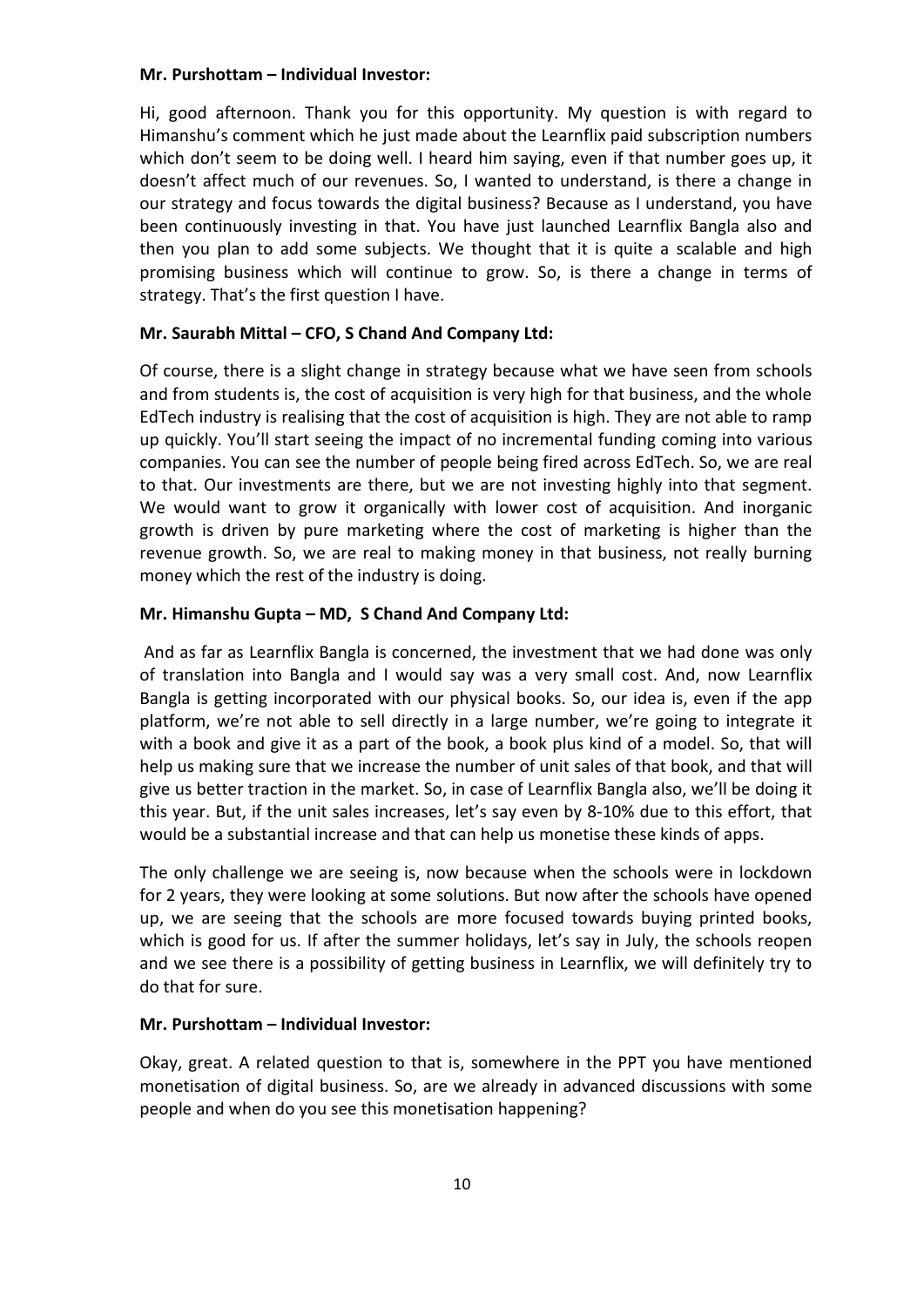One of our investments is getting monetised this quarter. Beyond that I cannot say because we are under a non-disclosure. One of the investments is getting monetised in this quarter itself.

#### **Mr. Purshottam – Individual Investor:**

Great, thank you. Thanks for answering this question.

#### **Moderator:**

Thank you. Participants, you may press \* and 1 to ask your question. The next question is from the line of Devang Patel from NAFA Asset Managers. Please go ahead.

#### **Mr. Devang Patel – NAFA Asset Managers:**

Hi sir. Our working capital and debt levels are going back to pre 2018 levels, but on the EBITDA margins we are still below the 20% plus margins that we were making earlier. So, when do we see us going back to 20% plus EBITDA margins and what do we need to do from hereon to get there?

#### **Mr. Saurabh Mittal – CFO, S Chand And Company Ltd:**

For this year it's a bit difficult considering the kind of paper price increases that are coming in which is beyond our control. Of course, the prices of books cannot go up beyond a point. But regarding your comment on the margin, I think we would rather focus on our cash flow from operations that are coming in. Even pre-COVID in 2018, our cash flow from operations on Rs800 crores revenues was only Rs38 crores. And now we are doing Rs100 crores plus on cash flow from operations, which is far more critical to us than just having an EBITDA number which does not translate into cash. So, our focus is converting all the EBITDA that we get into cash. And, currently last 2 years, with 75 crores of EBITDA we're converting into 100 crores of cash, that gives us more satisfaction in terms of having a healthy balance sheet, having lower debt. And going forward, if the raw material prices stabilise and we're able to drive more efficiencies and more operating leverage with the NCF coming in, our EBITDA margins would definitely go up.

#### **Mr. Devang Patel – NAFA Asset Managers:**

From a sustainable basis, what would our margins be now?

#### **Mr. Saurabh Mittal – CFO, S Chand And Company Ltd:**

See, our gross margins would be anywhere between 53% to 55%, which is what we're looking at. And EBITDA margins about 16% to 18%.

#### **Mr. Devang Patel – NAFA Asset Managers:**

And the reported numbers would include some drive on the digital business? What was the burnt rate last year and how is it trending?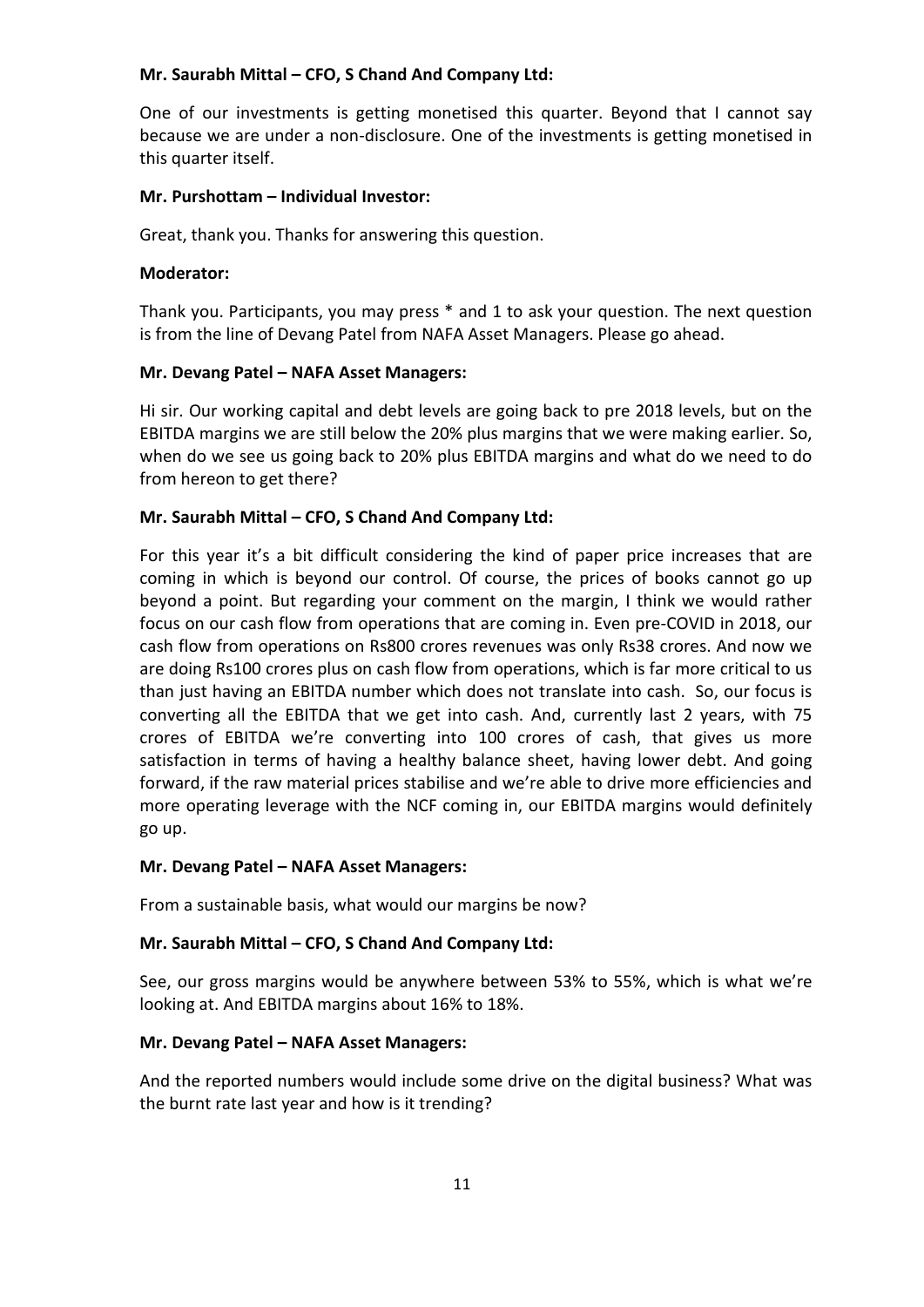Last year we were about Rs25-26 crores in the digital business. This year we're trying to bring it down to under Rs15 crores. So, that would definitely help in the current year.

#### **Mr. Devang Patel – NAFA Asset Managers:**

Sir, in the presentation last year the EBITDA for digital business was north of 7 crores. Is that a like-to-like number when you say it's 25 crores burn?

#### **Mr. Saurabh Mittal – CFO, S Chand And Company Ltd:**

No no, it would be much higher this year. I think, the negative EBITDA from the digital business should be north of Rs14 odd crores.

#### **Mr. Devang Patel – NAFA Asset Managers:**

Sir, on the NCF side, any updates? We were expecting some development by August or October. So, is it along those lines or are you hearing of more delays?

#### **Mr. Himanshu Gupta – MD, S Chand And Company Ltd:**

So, we are hearing that there might be an announcement by the government by July or August regarding the NCF, and we are waiting and crossing our fingers. If it happens in August, then there might be a syllabus change happening for the next academic year, and that will affect the financial year FY23 in a positive manner. If it happens late, if it happens in February or March, then it will be difficult to implement next year, then it will happen in the following year. So, it depends. Again, we are crossing our fingers. We don't know when the government is going to announce. But yes, we are hearing that in July-August they might announce.

#### **Mr. Devang Patel – NAFA Asset Managers:**

Okay. That's all from my side. Thank you so much.

#### **Moderator:**

Thank you. Participants, you may press \* and 1 to ask your question. The next question is from the line of Jinesh Joshi from Prabhudas Lilladher. Please go ahead.

#### **Mr. Jinesh Joshi – Prabhudas Lilladher:**

I need one small clarification. We are guiding for a minimum 25% kind of a top line growth in FY23. And, given that 12%-15% price hike is envisaged, which effectively implies that the volume growth which we are targeting is somewhere in the region of 10%. But, in the opening remarks you mentioned that the reach in terms of number of schools is more or less intact at about 35,000 to 40,000. So, I would just want your thoughts on how you would plan to achieve this 10% volume growth with our reach in the number of schools remaining intact.

#### **Mr. Himanshu Gupta – MD, S Chand And Company Ltd:**

So, the school coverage this year will increase; that was for last year you're talking about. And plus, the number of students per school or per class is going to increase. That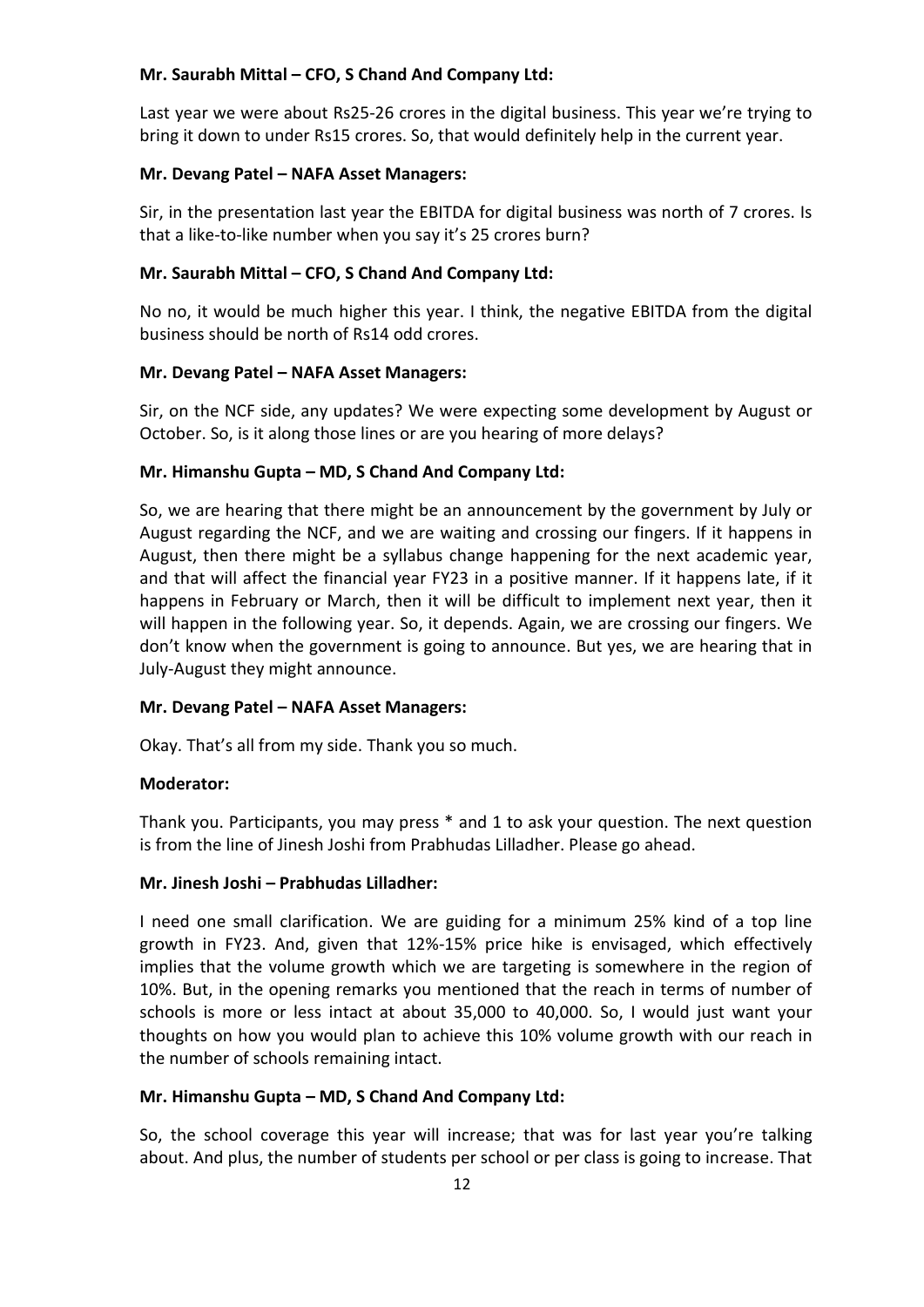is going to help us achieve. Plus, we're seeing the market is getting consolidated because as the raw material prices are increasing and there is no credit available from the paper mill side, so that will affect a lot of smaller players in the market. So, there will be demand and supply shortage. So, that will also help us increase the volume numbers. So, all these factors should give us, I would say, 10-12% additional volume than last year, plus the price increase.

#### **Mr. Jinesh Joshi – Prabhudas Lilladher:**

Fair enough. And sir, in this financial year in terms of volumes, are we similar to the pre-COVID number or are we lower than that, given the fact that we took a 5-10% price hike in FY22?

#### **Mr. Saurabh Mittal – CFO, S Chand And Company Ltd:**

We're almost there. There might be a 3-4% gap from pre-COVID. But, of course, we're not chasing too much of the volume numbers, to be honest, Jinesh. Again, as we said, we're focusing on quality and margins all through the last 2 years and that is what is reflecting in our cash flows. Again, organic growth as it comes, rather than pushing too much through so, the bottom line and the cash flow should look much better going forward.

#### **Mr. Jinesh Joshi – Prabhudas Lilladher:**

Sure sir. And, one question on the digital side. If I look at our Mylestone reach, it has come down in FY22 with the number of schools coming down to 250. I understand that we have changed our strategy during the year whereby we are focusing on bigger schools which give us a business of about Rs5 lakhs per annum. So, any specific reason as to what has led to this change of stance because now the reach may get impacted. So, your thoughts on that.

#### **Mr. Saurabh Mittal – CFO, S Chand And Company Ltd:**

Yeah so, that was a conscious call that we took because a lot of the smaller schools were facing financial stress in the last 2 years and were unable to pay and they were returning products. So, we took that conscious call of working with larger schools. Also, since it's a service business where you need to service the school throughout the year, we took a conscious call on that. And, that's why the number on Mylestone maybe slightly lower last year. Having said that, we are now going to integrate that with our existing publishing business, and there will be more people selling Mylestone in the coming years. From the present 25 odd people it will probably go up to 70-80 people selling Mylestone. So, we expect that number to almost go double in the current period.

#### **Mr. Jinesh Joshi – Prabhudas Lilladher:**

Sure. One last booking keeping question from my side. What are our targeted capex spends for FY23? And, if you could guide us with the tax rate because the tax rate fluctuates quite a bit during the quarter.